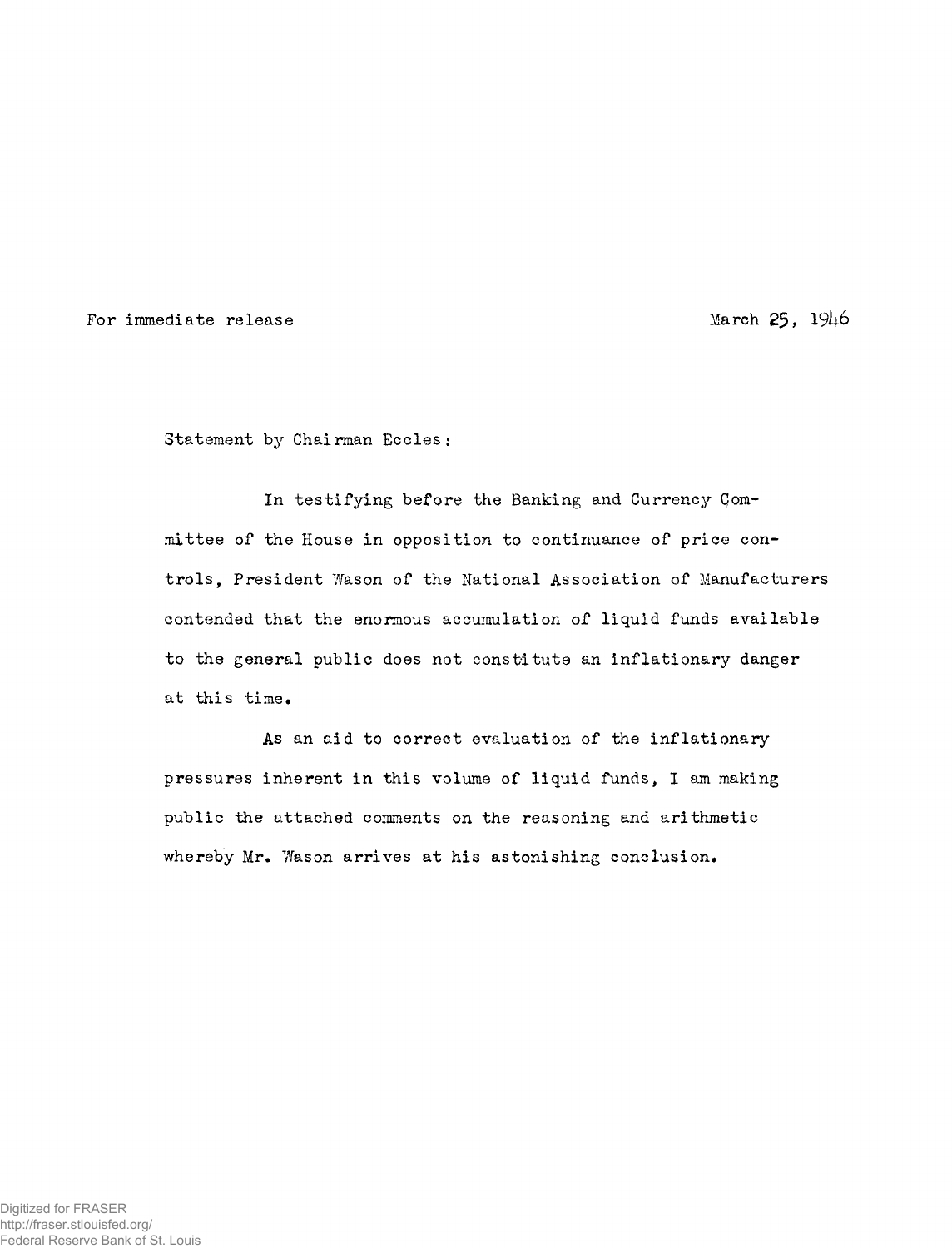## The National Association of Manufacturers on Liquid Assets

President Wason of the National Association of Manufacturers in his testimony in opposition to the extension of the Price Control Act on March 18 commented on an earlier statement by Mr. Bowles with regard to the inflation potential inherent in the accumulation of wartime savings. In discussing consumer demand. Mr. Bowles stated that wartime savings of the people now amount to 145 billion dollars. He appraised the significance of these savings as follows:

"Should people, whether consumers or businessmen, once lose confidence that the price line will be held and rush to meet future needs ahead of anticipated price increase, these vast wartime savings could throw the Nation into a wild inflationary scramble exceeding any it has ever experienced."

Mr. Wason apparently interprets Mr. Bowles figure of 145 billion as referring to the Federal Reserve estimate of liquid assets (that is currency, deposits and U.S. securities) held by individuals and trust funds at the close of 1945. Although Mr. Bowles' reference was to different data, Mr. Wason's interpretation will be followed for purposes of these comments.  $\frac{1}{2}$ How, then, does Mr. Wason manage to reduce his initial figure of  $1\mu$ 5 billion to a mere 17 billion, and how does he conclude that these assets do not constitute an inflationary danger if only production is allowed to expand without price ceilings?

## Mr. Wason\*s Figures

(1) At the outset it must be noted that Mr. Wason's total of  $1\!\!1\!45$ billion is no overall figure for liquid assets held by the public. It is limited to personal holdings only and excludes holdings by corporations and unincorporated businesses. If 52 billion dollars of corporate holdings (excluding banks and insurance companies) and 28 billion dollars of holdings by unincorporated businesses are added, the overall figure for December 1945 becomes 225 billion. $\frac{2}{1}$  Business demand at this time is as much a part of the inflation problem as are purchases by consumers. The danger of excessive inventory accumulation is an important factor. Thus, liquid assets held by businesses, as well as by individuals, are part of the broader picture.

(2) Even the 225 billion holdings for these groups is not all inclusive. It excludes Treasury deposits which will be added to private cash holdings and checking accounts when the Treasury balance is disbursed. Also, it excludes holdings of liquid assets by non-profit associations, State and local governments and certain other groups. A more inclusive figure (still excluding holdings by Government trust funds, commercial banks, savings banks, and insurance companies) for December 1945 approaches 275 billion dollars. 1/ Figures used by Mr. -Bowles were derived from Dept. of Commerce estimates of individual savings during the war period. By coincidence the total happened to be the same as FRB figures for total personal holdings of liquid assets as of Dec.31,1945. Accordingly, Mr. Wason's interpretation is readily explained. 2/ For a breakdown of these figures, see Federal Reserve Bulletin for February  $19\mu$ 6. p. 123.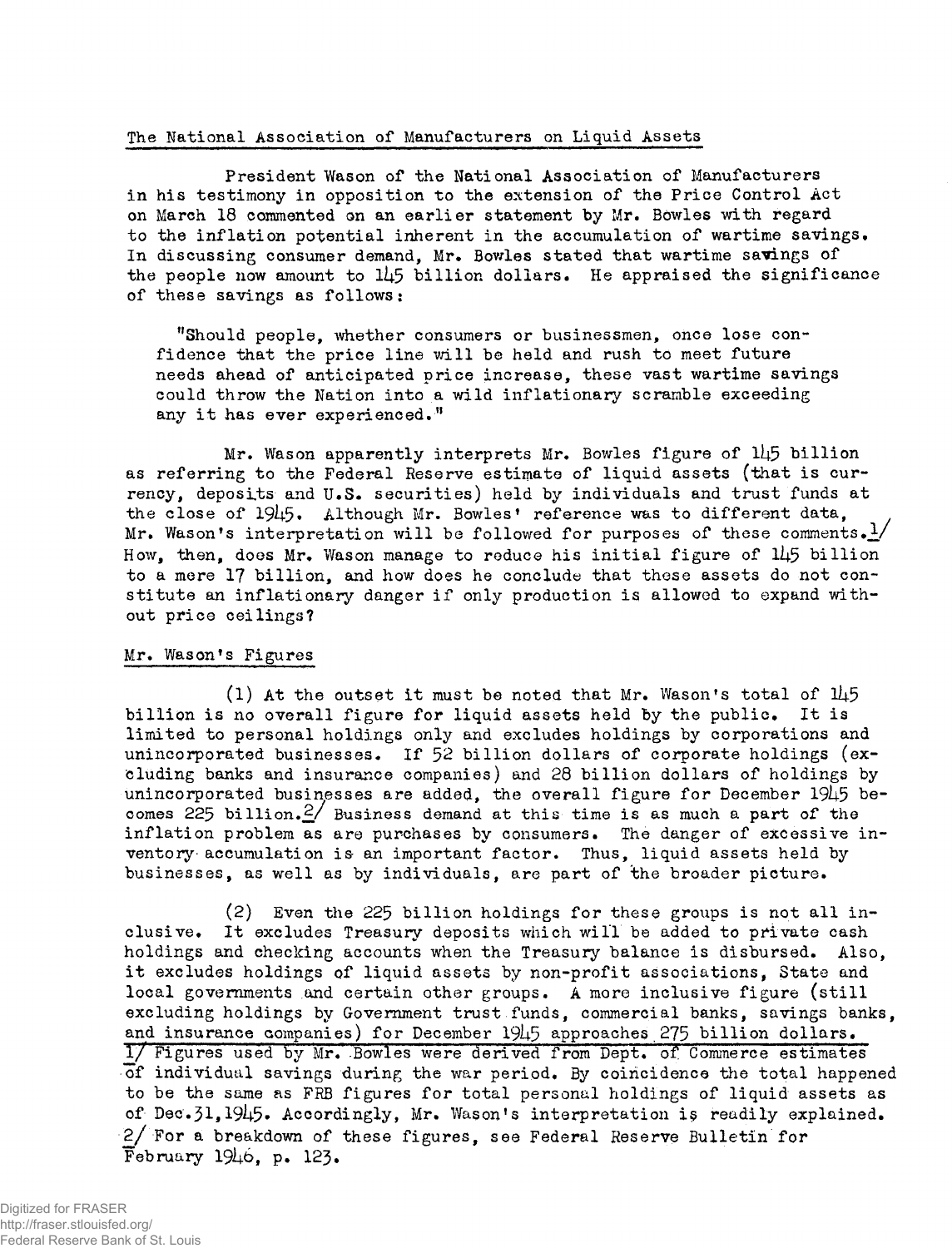$(3)$  In reducing the 145 billion dollars of personal holdings to 17 billion dollars, Mr. Wason first excludes all items other than currency and demand deposits held by individuals — that is, he excludes holdings of all types by trust funds (16 billion), as well as all time deposits (45 billion) and U.S. security holdings (41 billion) of individuals. Thus, he reduces the total from  $145$  to  $43$  billion. While there is justification for arguing that liquid assets held in the form of currency or demand deposits are more likely to be spent than those held in the form of time deposits or as investments in U.S. Government securities, this difference is one of degree only. Certainly, it is not justifiable to exclude altogether the 86 billion dollars of time deposits and U.S. security holdings by individuals. Should investors be given reason to fear that the purchasing value of their investments might dwindle away due to price increases, securities would be offered for sale on a large scale. In protecting the Government security market the banking system would have to stand ready to absorb these securities and in the process they would be transformed into cash and demand deposits, which would then be available for expenditure.

 $(1)$  Taking the  $13$  billion dollars of currency and demand deposits held by individuals, Mr. Wason argues that the amount held in 1939, or 11 billion dollars, should be deducted and only the increase of 32 billion be considered. Some adjustment of this kind is not unreasonable. Individuals and businesses may be expected to draw more readily upon recent additions to their liquid assets than to reduce their holdings below a level to which they have been accustomed for some time. Yet, it does not follow that, therefore, the entire amount of prewar holdings cannot be drawn on under any circumstances. That depends on people's expectations as to price developments.

(5) Next, Mr. Wason points out that personal incomes have about doubled since 1939 and concludes that people may hence be expected to carry approximately twice the amount of their prewar holdings of liquid assets. Deducting another 15 billion on these grounds, he arrives at a total of about 17 billion. Again, Mr. Wason much overshoots the mark.

When considering the increased volume of liquid assets, some allowance can properly be made for the simultaneous expansion in the level of output and income. Some increase in the level of liquid asset hpldings is to be expected. However, the sharp increase in liquid assets relative to the level of national income that has occurred (see table) far exceeds a reasonable allowance for this factor under present conditions, when a large part of the gross national product is not yet available to civilian purchasers and production is not yet adjusted to demand. Thus, liquid assets held by businesses and individuals were 60 per cent of gross national product in 19 $\mu$ 1; for the end of 19 $\mu$ 5 the same percentage is estimated at 12 $\mu$  per cent. Taking demand and currency alone, the increase is from 30 to 48 per cent. Taking U.S. security holdings, the increase is from 12 to. *\$0 per* cent. These are large increases and should not be dismissed as merely the result of higher levels of income and production.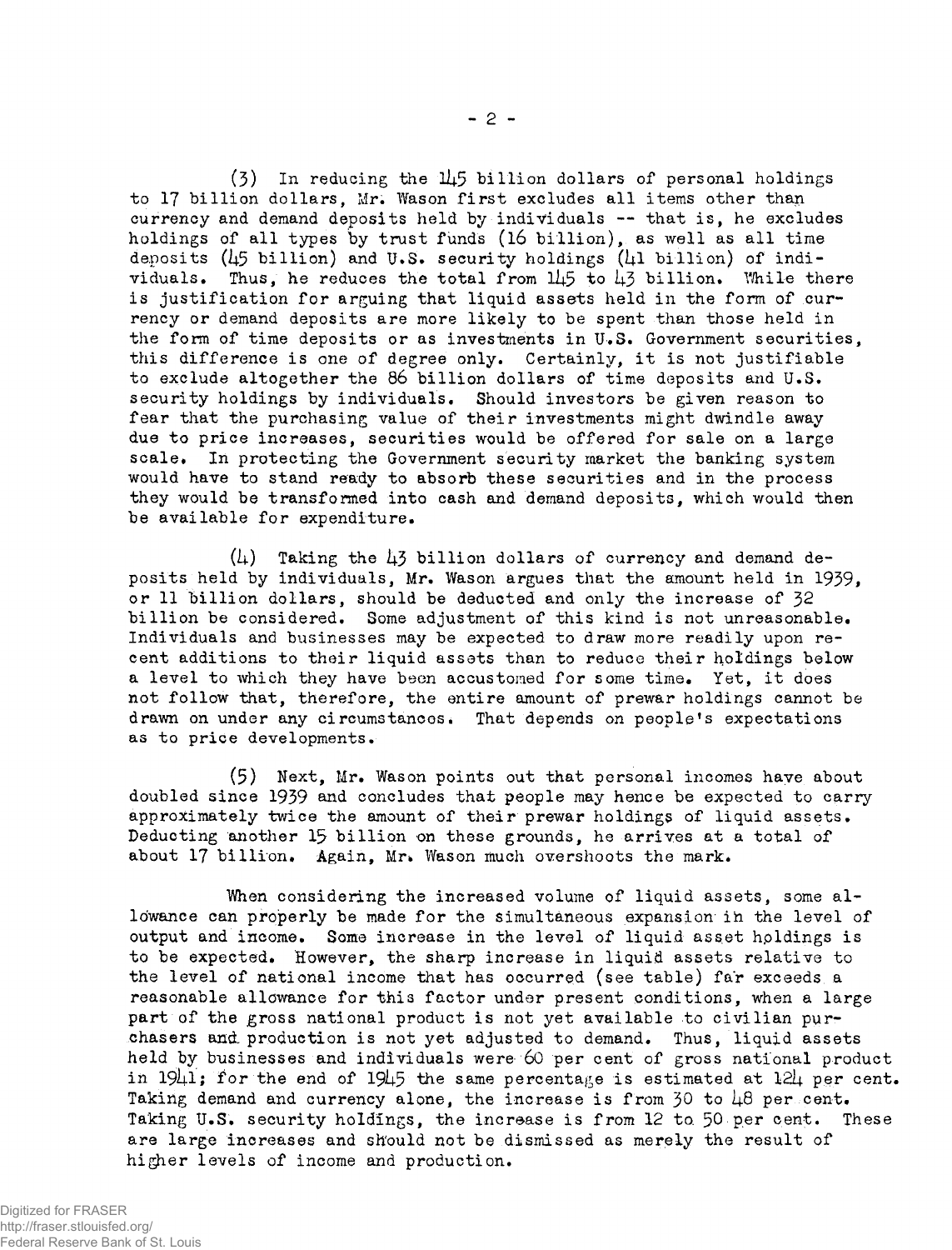## LIQUID ASSET HOLDINGS AND GROSS NATIONAL PRODUCT

|                                                      |                   | in billion dollars)<br>Liquid Assets Held by<br>Individuals and businesses1/ |                                      |                         |                                              | As Percentage of GNP |                                      |                                     |                                 |
|------------------------------------------------------|-------------------|------------------------------------------------------------------------------|--------------------------------------|-------------------------|----------------------------------------------|----------------------|--------------------------------------|-------------------------------------|---------------------------------|
| $\mathtt{Calen}$<br>$\mathbf{d}\mathbf{a}$ r<br>Year | GMP               | Total                                                                        | Demand De-<br>posits and<br>Currency | Time<br>$De-$<br>posits | U.S.<br>Govt.<br>Securi <sup>+</sup><br>ties | Total                | Demand De-<br>posits and<br>Currency | Time<br>$\Delta$ De-<br>pos-<br>its | U.S.<br>Govt.<br>Securi<br>ties |
| 1921                                                 | 70.7              | 52.9                                                                         | 17.5                                 | 16.6                    | 18.8                                         | 74.8                 | 21.8                                 | 23.5                                | 26.6                            |
| 1929                                                 | 99.4              | 60.7                                                                         | 22.1                                 | 28.6                    | 10.0                                         | 61.1                 | 22.2                                 | 28.8                                | 10.1                            |
| 1932                                                 | −55.              | 51.0                                                                         | 17.1                                 | 21.8                    | 9.1                                          | 92.1                 | 30.9                                 | 44.8                                | 16.1                            |
| 1940                                                 | 97.1              | 67.6                                                                         | 28.9                                 | $26.7^{\circ}$          | 12.0                                         | 69.6                 | 29.8                                 | 27.5                                | 12.4                            |
| 1941                                                 |                   | $120.5$ 74.2                                                                 | 33.9                                 | 27.1                    | 13.2                                         | 61.6                 | 28.1                                 | 22.5                                | 11.0                            |
| 1942                                                 |                   | 151.5 90.3                                                                   | 41.1                                 | 26.5                    | 22.7                                         | 59.6                 | 27.1                                 | 17.5                                | 15.0                            |
| 1943                                                 |                   | 187.8 130.9                                                                  | 57.6                                 | 29.6                    | 43.7                                         | 69.7                 | 30.7                                 | 15.8                                | 23.3                            |
| $194 +$                                              |                   | 198.7 169.7                                                                  | 67.8                                 | 35.0                    | 66.9                                         | 85.4                 | 34.1                                 | 17.6.                               | 33.7                            |
|                                                      | 19452/182.0 225.3 |                                                                              | 87.4                                 | 48.2                    | 89.7                                         | 123.8                | 48.0                                 | 26.5                                | 49.3                            |

- 1/ Holdings as of June 30. Commercial banks, savings banks and insurance companies are excluded.
- 2/ GNP is tentatively estimated annual rate for end of year and liquid asset figures are for December 31.

For further details see Federal Reserve Bulletin for February 1946, p. 122.

## Mr. Wason's Interpretation

Even if Mr. Wason's residual of 17 billion were accepted, there would be no reason for complacency. It is still twice the corresponding 1939 figure and sufficient, if expended rapidly, to touch off inflation. An analysis of the liquid asset figures in itself does not mean much unless it is related to the abnormal economic situation with which we are confronted at this time when, as a result of the war, demand is far in excess of supply. It is obvious that in urban and farm real estate, in security markets and in other areas not subject to price controls, prices have sharply advanced.